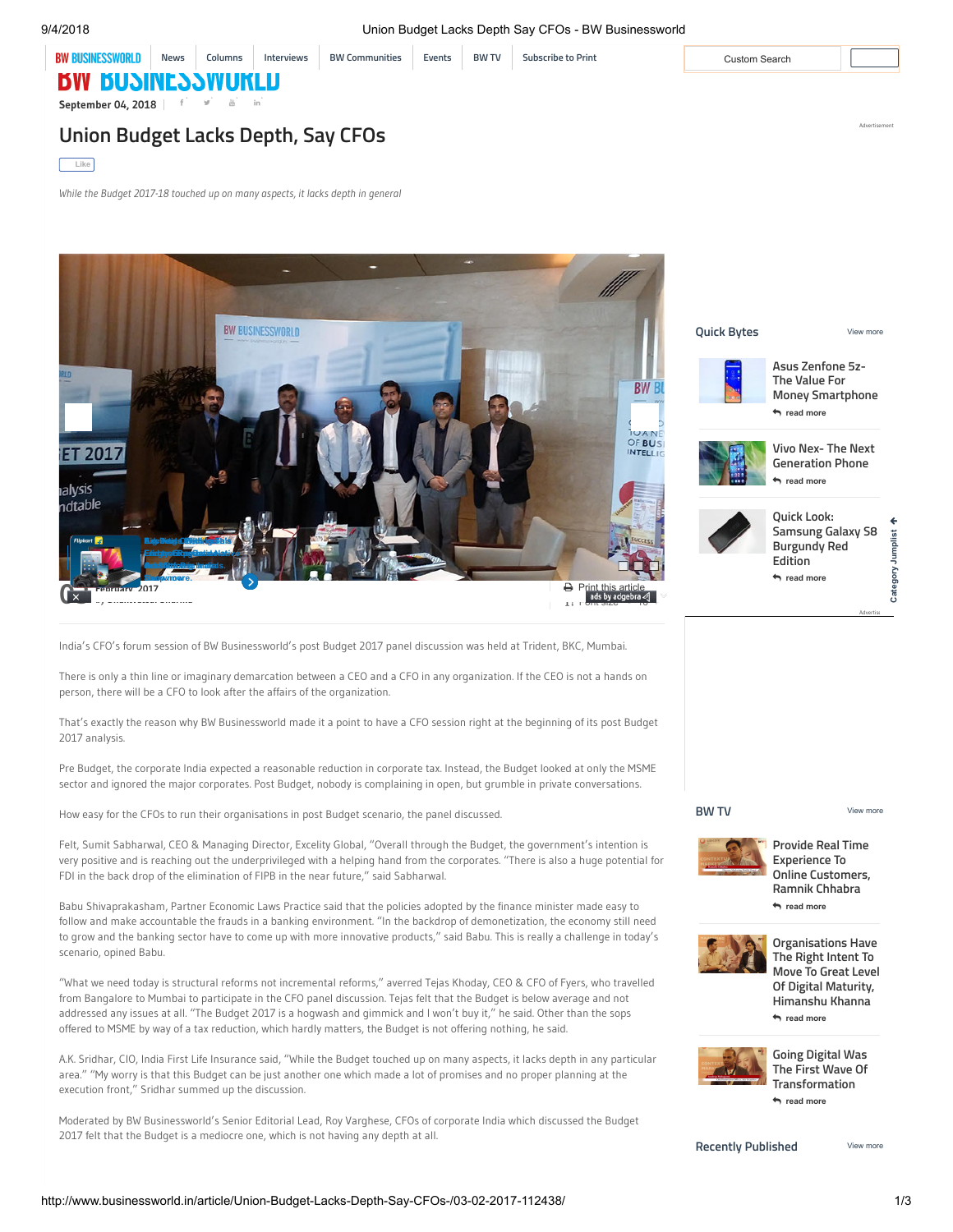| 9/4/2018                                                                                         |                             | Union Budget Lacks Depth Say CFOs - BW Businessworld                                                                                                                                                                                                                                                                                                                                                       |            |                                                                                                                    |
|--------------------------------------------------------------------------------------------------|-----------------------------|------------------------------------------------------------------------------------------------------------------------------------------------------------------------------------------------------------------------------------------------------------------------------------------------------------------------------------------------------------------------------------------------------------|------------|--------------------------------------------------------------------------------------------------------------------|
| Tags assigned to this article:<br>Union Budget 2017-18<br>bw events                              | bw roundtable               | BW Post-Budget Roundtable                                                                                                                                                                                                                                                                                                                                                                                  |            | <b>Hathway Partners</b><br>With Nextflix In<br>India; Share Prices<br>Jump Over 15%<br>$\leftrightarrow$ read more |
| 0 Comment                                                                                        | ≺                           | <b>Rupee To Stablise</b><br>On Its Own, Dip Not<br>Due To Domestic                                                                                                                                                                                                                                                                                                                                         |            |                                                                                                                    |
|                                                                                                  | Login $\blacktriangleright$ | <b>Factors: Govt</b><br>$\leftrightarrow$ read more                                                                                                                                                                                                                                                                                                                                                        |            |                                                                                                                    |
| Write your opinion                                                                               |                             |                                                                                                                                                                                                                                                                                                                                                                                                            |            | Gold, Silver Slumps<br>On Global Cues                                                                              |
|                                                                                                  |                             |                                                                                                                                                                                                                                                                                                                                                                                                            |            | $\leftrightarrow$ read more                                                                                        |
| <b>Latest Commented Articles</b>                                                                 |                             |                                                                                                                                                                                                                                                                                                                                                                                                            |            |                                                                                                                    |
| Among Common People-Deepak Suri - BW (2 Comments)                                                |                             | Observations Thoughts of a Professional Nomad Common Sense Mumbai based Bootstrapped Paper Cup Advertising Startup<br>CupShup Sets Rs 5 Cr Revenue Target for FY19 -  (2<br>5 mins ago <b>Comments</b> )                                                                                                                                                                                                   | 1 hr ago   |                                                                                                                    |
| Indian Airline Losses Could Reach 1.9 Billion This Year - BW<br><b>Businessworld (1 Comment)</b> |                             | Artistry Trailing The Seven Chakras-Shruti Chatur Lal Sharma -<br>6 hrs ago BW Businessworld (11 Comments)                                                                                                                                                                                                                                                                                                 | 9 hrs ago  |                                                                                                                    |
|                                                                                                  |                             |                                                                                                                                                                                                                                                                                                                                                                                                            |            |                                                                                                                    |
|                                                                                                  |                             |                                                                                                                                                                                                                                                                                                                                                                                                            | Koment BOX |                                                                                                                    |
|                                                                                                  |                             | Hathway Partners With Nextflix In India; Share Prices Jump Over 15%                                                                                                                                                                                                                                                                                                                                        |            |                                                                                                                    |
|                                                                                                  |                             | Shares of Hathway Cable and Datacom jumped over 15 percent after company entered in to partnership with Netflix to offer video streaming services to its subscribers. Netflix said Tuesday it ha.<br>partnered Hathway Broadband to offer video streaming services to the latter's eight lakh subscribers. Shares traded at Rs 21.10, higher by 14.99 points on the BSE at 12.54 pm.<br>Read More $\equiv$ |            |                                                                                                                    |
|                                                                                                  |                             |                                                                                                                                                                                                                                                                                                                                                                                                            |            |                                                                                                                    |
| Gold, Silver Slumps On Global Cues                                                               |                             | Traching a weak overseas trend and slackened demand by local jewellers, Gold and Silver declined to close at Rs. 30,160 and Rs. 36,400                                                                                                                                                                                                                                                                     |            |                                                                                                                    |
|                                                                                                  |                             | Read More $\equiv$                                                                                                                                                                                                                                                                                                                                                                                         |            |                                                                                                                    |
|                                                                                                  |                             |                                                                                                                                                                                                                                                                                                                                                                                                            |            |                                                                                                                    |
|                                                                                                  |                             | Rupee To Stablise On Its Own, Dip Not Due To Domestic Factors: Govt<br>A top government official said Rupee has depreciated due to rise in global crude oil prices and trade war woes, no domestic factors are responsible for the slide                                                                                                                                                                   |            |                                                                                                                    |
|                                                                                                  |                             | Read More $\equiv$                                                                                                                                                                                                                                                                                                                                                                                         |            |                                                                                                                    |
|                                                                                                  |                             |                                                                                                                                                                                                                                                                                                                                                                                                            |            |                                                                                                                    |
|                                                                                                  |                             | Govt Rules Out Excise Duty Cut As Petrol, Diesel Prices Hit Fresh High<br>Petrol and diesel prices on Tuesday touched fresh highs as rupee dipped to a record low of 71.54 against US dollar, making imports costlier                                                                                                                                                                                      |            |                                                                                                                    |

**Organisations See Learning Expenses In Employees As Investment**

**Category Jumplist**